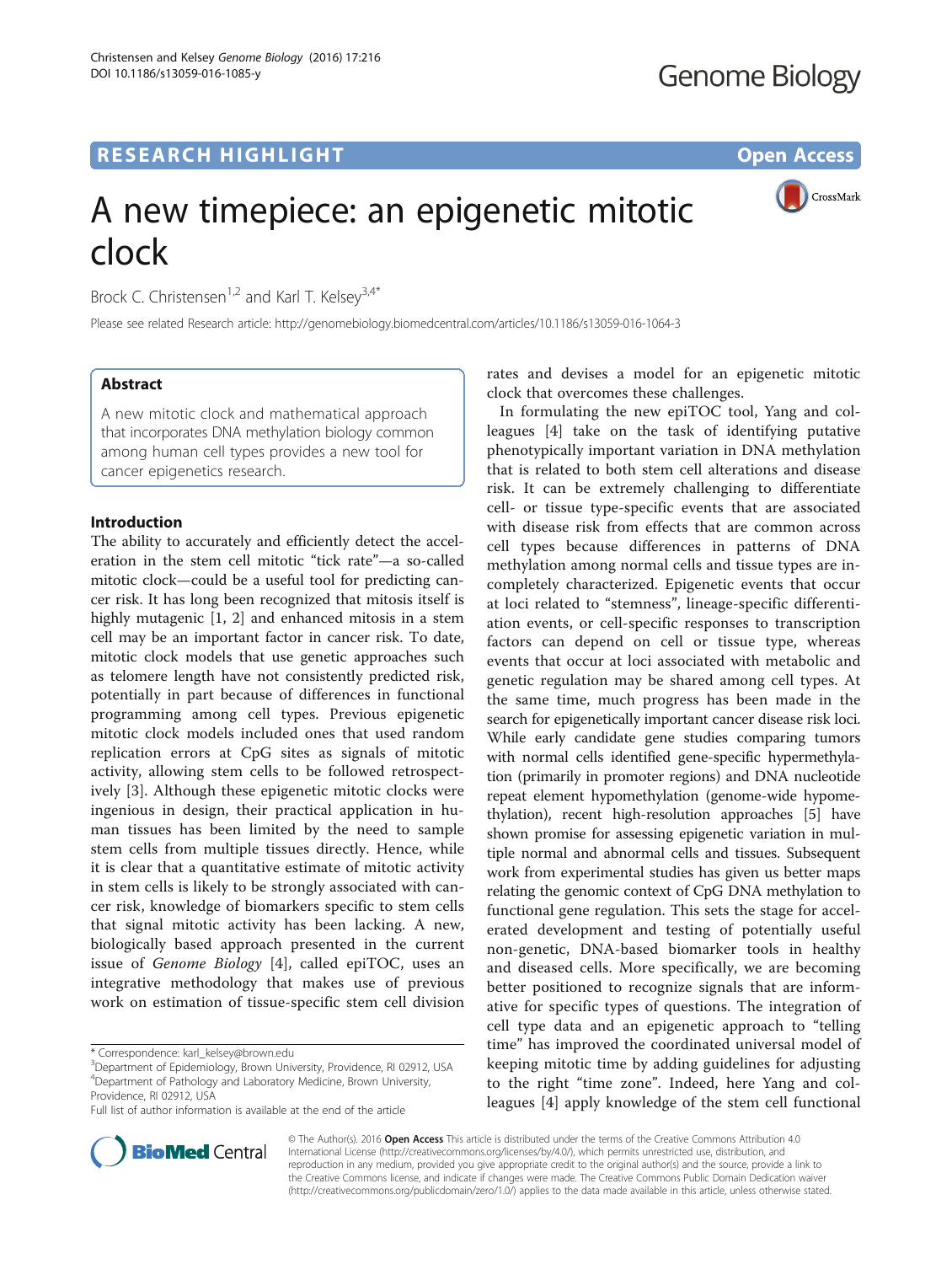phenotype of polycomb-related genes and integrate this with variation over calendar time to discover loci that are putatively related to mitosis.

## The epigenetic clock as a tool for cancer risk prediction

In this work, Yang and colleagues [\[4](#page-2-0)] select specific Polycomb target loci that are both unmethylated in multiple fetal tissues and show age-associated hypermethylation and hypothesize that methylation at these sites reflects relative mitotic activity. They then construct a model that shows that cancer and pre-cancer tissues have increased DNA methylation relative to relevant normal tissues. This, they posit, reflects enhanced stem cell activity and increased cancer risk.

## Modeling assumptions are limited by current knowledge

Yang and colleagues [\[4](#page-2-0)] are to be congratulated for combining cutting-edge biological knowledge with state-ofthe-art bioinformatics in building a cancer prediction model. Scrutiny of this provocative model is certain to result in modifications and refinements to it as the underlying assumptions (of both the model and past experiments) are challenged and the understanding of the underlying biology improves. At the outset, we note that there are a few important assumptions and limitations in this work.

First, the stem cell division rates applied in this work are derived from those presented in Tomasetti and Vogelstein [\[6](#page-2-0)]. While this is reasonable, as Tomasetti and Vogelstein indicate in their work [\[6](#page-2-0)] there is room for improvement in the estimates they present. In addition, the current model is tested in cancer tissues and shows universal increases, but the authors have not yet shown evidence of prediction of risk in a prospective setting, where availability of data is still very limited. The current model does not include or apply estimates of the contribution that somatic alterations in nonstem cells (in any tissue or tissue environment) may make to tick rate. Altered somatic cells, particularly in tissues with higher levels of carcinogen exposure, may have non-stem cells that propagate alterations and increase the estimated tick rate of the mitotic clock. We also note here that the potential contribution of immunity and inflammation, which are particularly important in many solid tumors, is not yet specifically included in the model. The current model is also built, appropriately, using data from just one tissue source, and additional methylation data from normal tissues in healthy subjects are needed to expand and further examine the predictions of the model. Finally, reference-free and reference-based approaches would have to be properly applied to adjust for cellular heterogeneity in the setting of various other normal tissue types.

We also highlight that, as the authors note, this model necessarily assumes that methylation at the informative loci occurs only in stem cells. This is novel biology for which there is little to no experimental evidence. If true, it would imply that locus specificity in methylation is differentially determined in numerous distinct cellular and tissue-specific compartments.

### Implications of epiTOC

An important aspect of the work presented by Yang and colleagues [[4\]](#page-2-0) is that it highlights the differences between genome-wide association studies (GWAS) and epigenome-wide association studies (EWAS). In their work on this issue, the authors define additional building blocks of the DNA methylome, adding loci that putatively act in coordination and display a novel "mitotic clock" phenotype. These loci, as well as others that have been previously defined (e.g., the Horvath "aging" loci), represent the beginning of our ability to organize the methylome into distinct loci-driven phenotypic units [\[7](#page-2-0)]. Importantly, future discovery-based interrogation seeking to define the nature of differences in tissues or of tissues within population groups can now begin to group loci for testing rather than treating them independently. These groups can be compared for differences in the locus-associated phenotype, offering potential for better interpretation of some of the results of these studies. This is not unlike applying the now-standard techniques for delineating cell types within tissues [[8](#page-2-0)–[10\]](#page-2-0), which represented the initial attempts to arrange epigenetic data into organizational, phenotypically defined units.

Adding these new building blocks allows us to imagine new approaches to future studies, including examination of the dynamic changes to the epigenome over the life course. For example, does epiTOC provide a window into variation in the extent to which chronological age contributes to cancer risk? The ability to estimate mitotic tick-rate acceleration has value for researchers collecting DNA methylation data, as it provides a directed approach to investigating age-correlated cancer risk and may inform on the biology of cancer risk factors studied across the life course.

## Conclusions

Tests of epiTOC's association with increased cancer risk require case control approaches or, ideally, prospective studies. Initially, such work will be limited to cell types from the type of biological specimens that are more routinely collected in these studies, such as peripheral blood, and as epiTOC was developed using peripheral blood as the model tissue it may show initial success in that setting. In the future, other relatively accessible